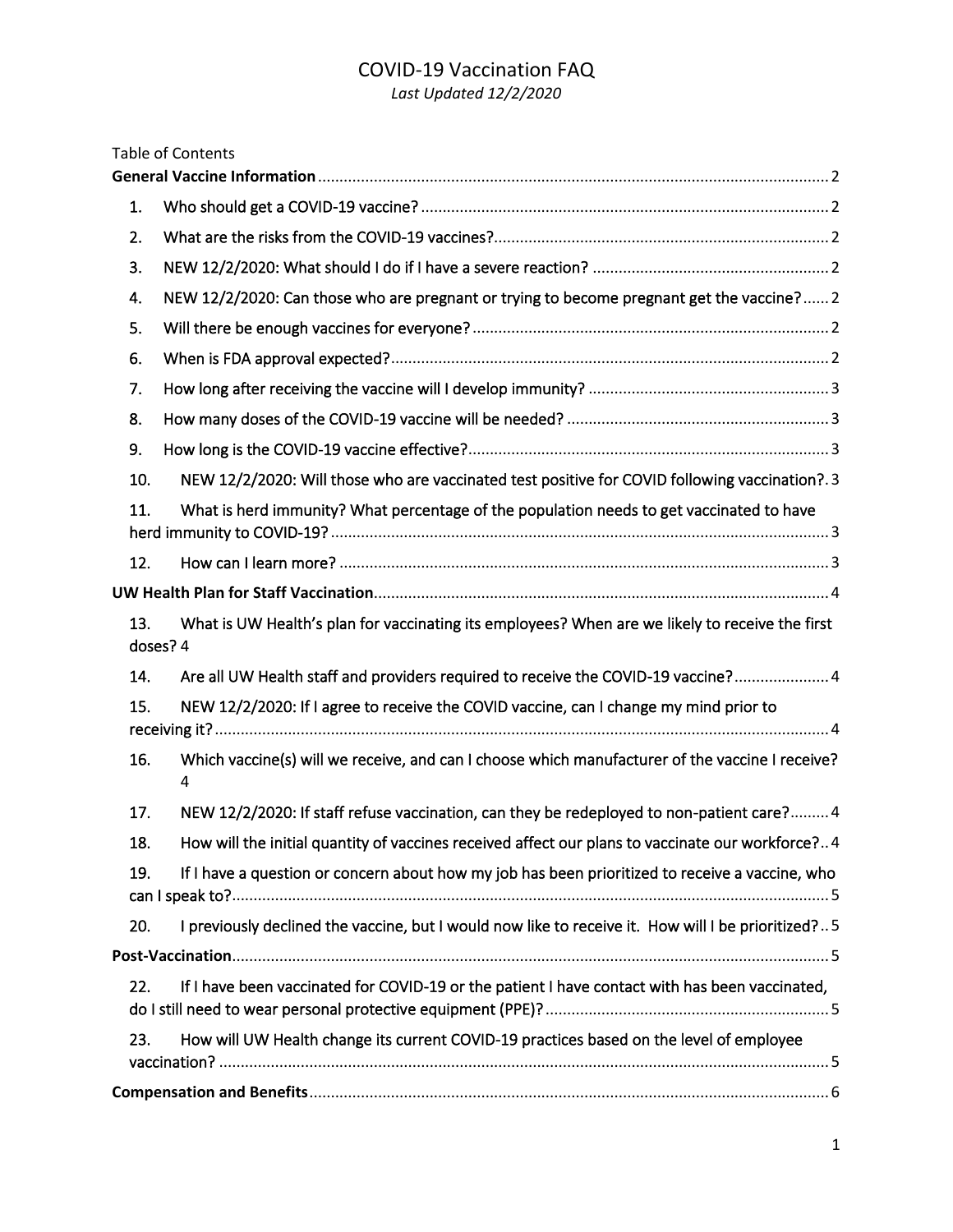# COVID-19 Vaccination FAQ

*Last Updated 12/2/2020*

| 25.                                                                                              |  |
|--------------------------------------------------------------------------------------------------|--|
| 26.<br>NEW 12/2/2020: If I am working from home and travel to a location outside of my home to   |  |
| 27. If I have side effects from the vaccine and am unable to work, will I be compensated for the |  |

# <span id="page-1-0"></span>**General Vaccine Information**

## <span id="page-1-1"></span>1. Who should get a COVID-19 vaccine?

The COVID-19 vaccines are being made available in phases to assure the highest benefit to the community. Phase 1A will focus primarily on frontline health care workers and other emergency responders at high risk for infection by SARS-CoV2. This will safeguard the healthcare system and preserve the ability to provide care for those who need it. This initial phase will expand to include other essential workers and people at very high risk for hospitalization or death from COVID-19. It is anticipated that supplies of the vaccine(s) could be sufficient to provide to the general population in the late Spring or early Summer of 2021.

# <span id="page-1-2"></span>2. What are the risks from the COVID-19 vaccines?

The risk of any vaccine causing serious harm, or death, is extremely small but possible. A vaccine, like any medicine, could cause a serious problem, such as a severe allergic reaction. The COVID-19 vaccines are new, and some effects may not yet be known.

## <span id="page-1-3"></span>3. NEW 12/2/2020: What should I do if I have a severe reaction?

We routinely give vaccines in controlled settings and always have medications and equipment available for managing allergic reactions at each vaccination site. We may call 9-1-1 in case of severe reaction. If you experience a medical emergency, such as trouble breathing, call 911 immediately.

## <span id="page-1-4"></span>4. NEW 12/2/2020: Can those who are pregnant or trying to become pregnant get the vaccine?

Those who are pregnant or those trying to become pregnant and those who are breastfeeding were not included in vaccine trials and the risk to the baby is unknown. Discussing the risks and benefits of the vaccine should be considered with your healthcare provider.

## <span id="page-1-5"></span>5. Will there be enough vaccines for everyone?

There may be a limited supply of COVID-19 vaccines before the end of 2020, but supply is expected to increase gradually throughout the first half of 2021. The goal is for everyone to be able to easily get a COVID-19 vaccine as soon as quantities are available.

## <span id="page-1-6"></span>6. When is FDA approval expected?

Emergency Use Authorization (EUA) of some COVID-19 vaccines is expected as early as December 2020. During a declared Public Health Emergency, the FDA has the authority to allow the use of new medical products and/or new uses of previously approved products. EUAs are generally used in emergency situations to diagnose, treat, or prevent serious or life-threatening conditions when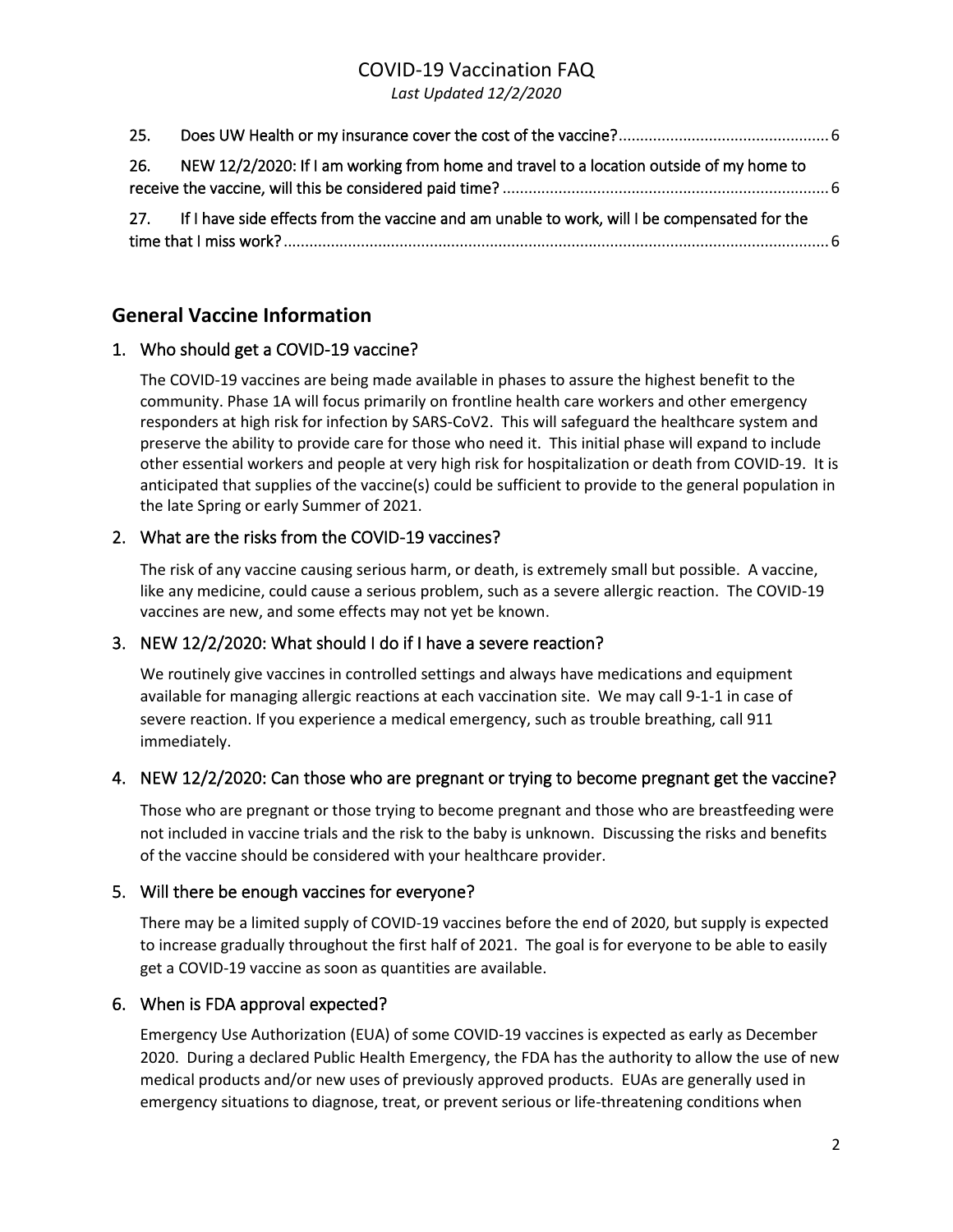# COVID-19 Vaccination FAQ *Last Updated 12/2/2020*

there are no adequate, approved, and/or available alternatives. The use of a medical product, such as the COVID-19 vaccine(s), may require the recipient to sign paperwork acknowledging that they understand that the product is part of an EUA.

#### <span id="page-2-0"></span>7. How long after receiving the vaccine will I develop immunity?

It is currently believed that immunity will develop within weeks of receiving the SECOND dose of the vaccine. Studies to further explore this and the duration of the immunity are ongoing continue.

#### <span id="page-2-1"></span>8. How many doses of the COVID-19 vaccine will be needed?

Most of the COVID-19 vaccines currently in Phase 3 clinical trials in the United States require two doses to be effective. There is one vaccine currently in testing that requires only one injection.

#### <span id="page-2-2"></span>9. How long is the COVID-19 vaccine effective?

We will not know how long immunity lasts until we have vaccines and recipients are followed over longer periods of time. This will also help determine whether further booster doses are required.

# <span id="page-2-3"></span>10. NEW 12/2/2020: Will those who are vaccinated test positive for COVID following vaccination?

You will not test positive for COVID but will test positive for the antibodies.

# <span id="page-2-4"></span>11. What is herd immunity? What percentage of the population needs to get vaccinated to have herd immunity to COVID-19?

Herd immunity (or community immunity) is a term to describe when enough individuals have protection – either from previous infection or vaccination – that there are so few susceptible people in a community that it is unlikely a virus or bacteria can continue to spread widely and infect others. As a result, everyone within the community is protected even if some people do not have any protection themselves. The percentage of people who need to have protection in order to achieve herd immunity varies by disease. At this time, experts do not know what percentage of people would need to get vaccinated to achieve herd immunity to COVID-19, but current estimates are that at least 75% of people within a community will need to have immunity to begin controlling the pandemic.

#### <span id="page-2-5"></span>12. How can I learn more?

- Carefully review all materials provided to you when you are notified that you are eligible to receive the COVID-19 vaccine BEFORE you schedule your vaccination.
- Visit the following online resources:
	- o UW [Health's COVID website](https://coronavirus.uwhealth.org/covid-19-vaccine-frequently-asked-questions/)
	- o [Wisconsin Department of Health Services \(DHS\) website](https://www.dhs.wisconsin.gov/covid-19/vaccine.htm)
	- o Centers for Disease Control [and Prevention \(CDC\) website](https://www.cdc.gov/coronavirus/2019-ncov/vaccines/index.html)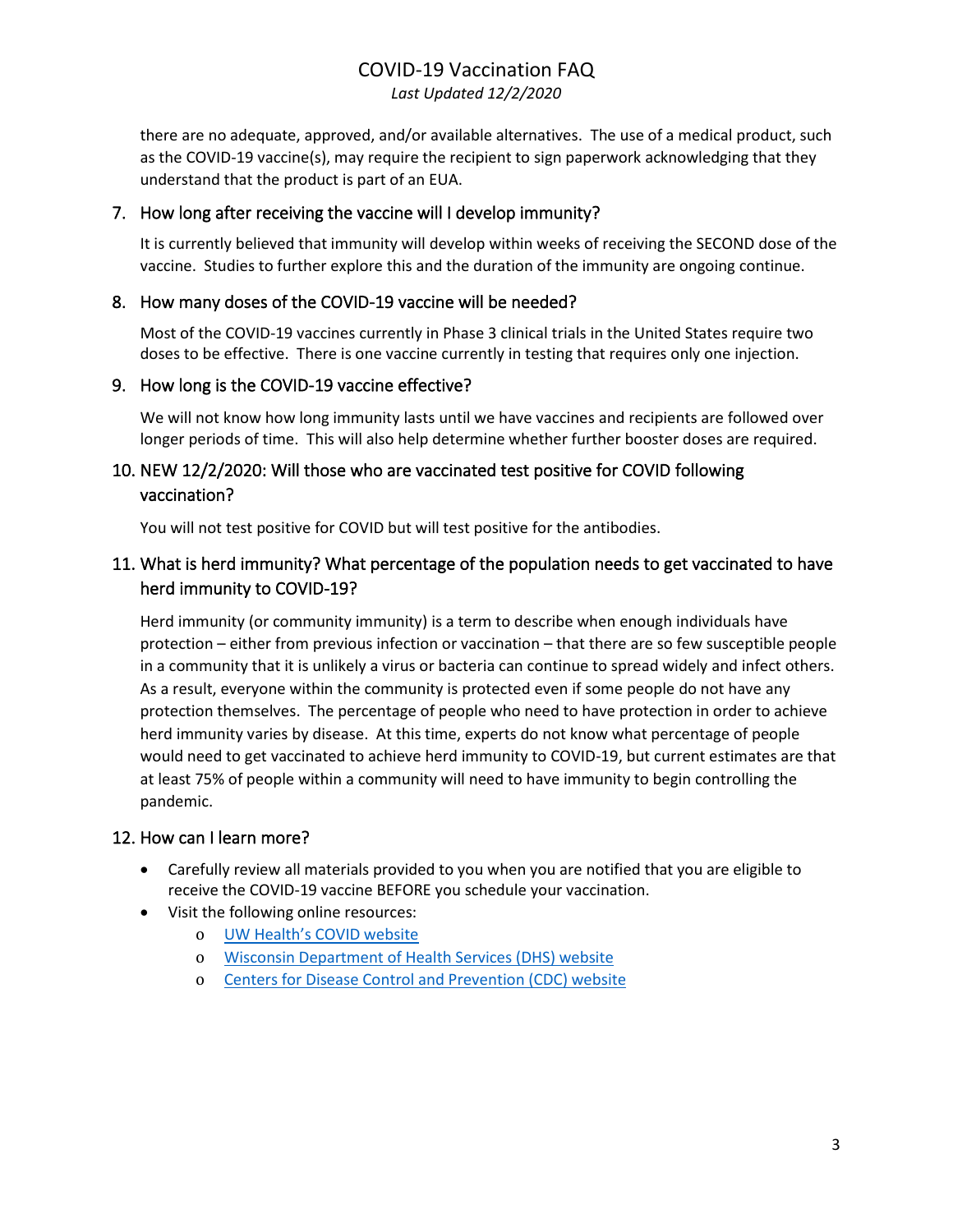# <span id="page-3-0"></span>**UW Health Plan for Staff Vaccination**

# <span id="page-3-1"></span>13. What is UW Health's plan for vaccinating its employees? When are we likely to receive the first doses?

UW Health will vaccinate employees according to Federal & State guidelines about vaccine phasing. Within this guidance, UW Health will be prioritizing those at the highest risk of work-related exposure to COVID-19, who will be offered the first available vaccines.

#### <span id="page-3-2"></span>14. Are all UW Health staff and providers required to receive the COVID-19 vaccine?

- All UW Health staff, faculty, students and other affiliated individuals must EITHER receive the vaccine OR complete and file a declination form.
- Staff who choose to decline the COVID-19 vaccine for medical reasons, religious or personal conviction/belief or personal reasons must complete a COVID-19 Declination form in Service Now which will be available to staff at a future date.
- Even if you have previously completed a UW Health Religious or Personal Conviction/Belief Waiver for another vaccine, you must either receive the COVID-19 vaccine or submit a declination form.

# <span id="page-3-3"></span>15. NEW 12/2/2020: If I agree to receive the COVID vaccine, can I change my mind prior to receiving it?

UW Health's goal is to promote the best and most efficient use of our ability to vaccinate. Staff are strongly encouraged to review the available information regarding the vaccines prior to making their decision in order to minimize cancellations and re-scheduling of their appointments.

# <span id="page-3-4"></span>16. Which vaccine(s) will we receive, and can I choose which manufacturer of the vaccine I receive?

Currently, we do not know which vaccines, or how much of each, we will receive. Due to the complexity and supply of vaccine distribution, you will not be able to select which vaccine you receive. You will need to receive the 2<sup>nd</sup> dose from the same manufacturer once you start with a particular vaccine. Currently, it is not anticipated that these vaccines will be considered interchangeable. Very limited requests for a specific vaccine *may* be considered only if there is a clinical reason for the request.

## <span id="page-3-5"></span>17. NEW 12/2/2020: If staff refuse vaccination, can they be redeployed to non-patient care?

All employees will have the option to decline the COVID-19 vaccination. If you choose to decline the COVID-19 vaccine, changes to job duties will only be considered if requested through the ADA accommodation process. An accommodation requested via the ADA process does not guarantee it will be approved. It is important to note that the vaccine is one layer of protection against transmission of COVID-19. Vaccination does not change the need to be diligent with hand hygiene and then proper use of personal protective equipment as outlined previously on the COVID-19 site for faculty and staff.

#### <span id="page-3-6"></span>18. How will the initial quantity of vaccines received affect our plans to vaccinate our workforce?

UW Health is preparing to give all the vaccine we receive in a timely fashion and will devote the resources needed to ensure this occurs. We want everyone to be able to be vaccinated and will do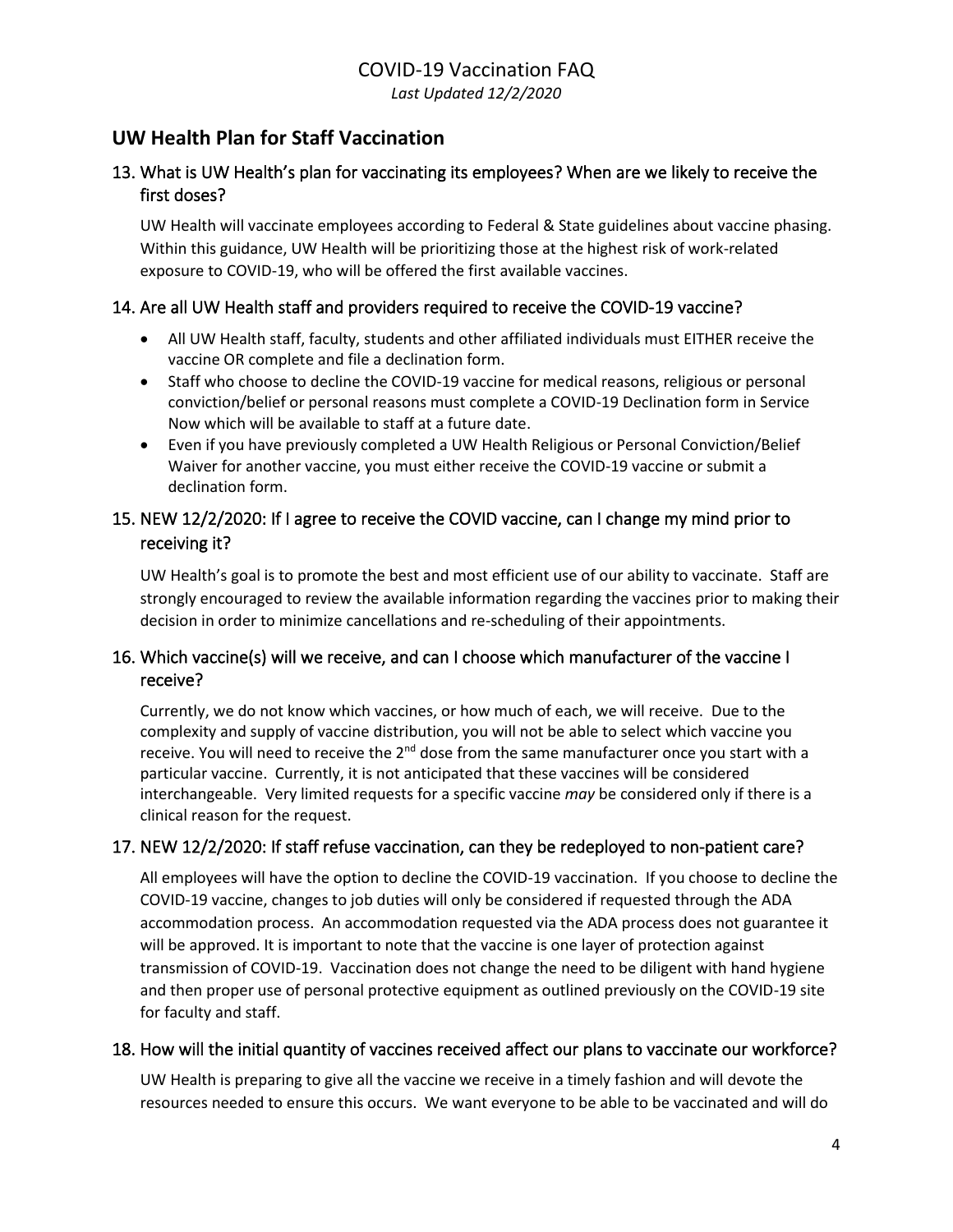# COVID-19 Vaccination FAQ *Last Updated 12/2/2020*

everything we can within our control to make sure it happens as quickly as possible. The potentially unpredictable supply chain may require us to be flexible in how we schedule administration. Please watch organizational and individual communication patiently and diligently to stay up to date.

## <span id="page-4-0"></span>19. If I have a question or concern about how my job has been prioritized to receive a vaccine, who can I speak to?

If you have a question or concern regarding the prioritization for your job to receive the COVID-19 vaccine, you should speak with your leader. If you do not feel comfortable speaking with your direct leader, you are encouraged to speak with another leader within your department/operation. Additional information regarding the [CDC's vaccination recommendations can be found here](https://www.cdc.gov/coronavirus/2019-ncov/vaccines/recommendations-process.html).

#### <span id="page-4-1"></span>20. I previously declined the vaccine, but I would now like to receive it. How will I be prioritized?

You would be placed back into the prioritization process based on your job's prioritization group.

# 21. If I have already had COVID-19 and recovered, do I still need to get vaccinated? How long does natural immunity last?

There is not enough information to say if or for how long after infection someone is protected from getting COVID-19 again, and some people have been infected more than once, especially if their initial infection was mild. Given these unknowns, we do recommend that employees be vaccinated even if they had previously been diagnosed with COVID-19.

# <span id="page-4-2"></span>**Post-Vaccination**

# <span id="page-4-3"></span>22. If I have been vaccinated for COVID-19 or the patient I have contact with has been vaccinated, do I still need to wear personal protective equipment (PPE)?

Yes. In either case, we do not expect any vaccine to be completely protective for all recipients. It is always best practice to mask coughing patients and wear the recommended protective equipment to control spread of communicable disease.

#### <span id="page-4-4"></span>23. How will UW Health change its current COVID-19 practices based on the level of employee vaccination?

It is important to note that the vaccine is one layer of protection against transmission of COVID-19. Vaccination does not change the need to be diligent with hand hygiene and then proper use of personal protective equipment as outlined previously on the COVID-19 site for faculty and staff.

## 24. Should I still wear a mask and practice social distancing if I have received two doses of the vaccine?

Yes. While experts learn more about the protection that COVID-19 vaccines provide under real-life conditions, it will be important for everyone to continue using all the tools available to help stop this pandemic, like covering your mouth and nose with a mask, frequent hand washing and staying at least 6 feet away from others. Together, COVID-19 vaccination and following the CDC's recommendations for how to protect yourself and others will offer the best protection from getting and spreading SARs-CoV2. Experts need to understand more about the protection that COVID-19 vaccines provide before deciding to change infection control recommendations. Other factors, including how many people get vaccinated and how the virus is spreading in communities will also affect this decision.